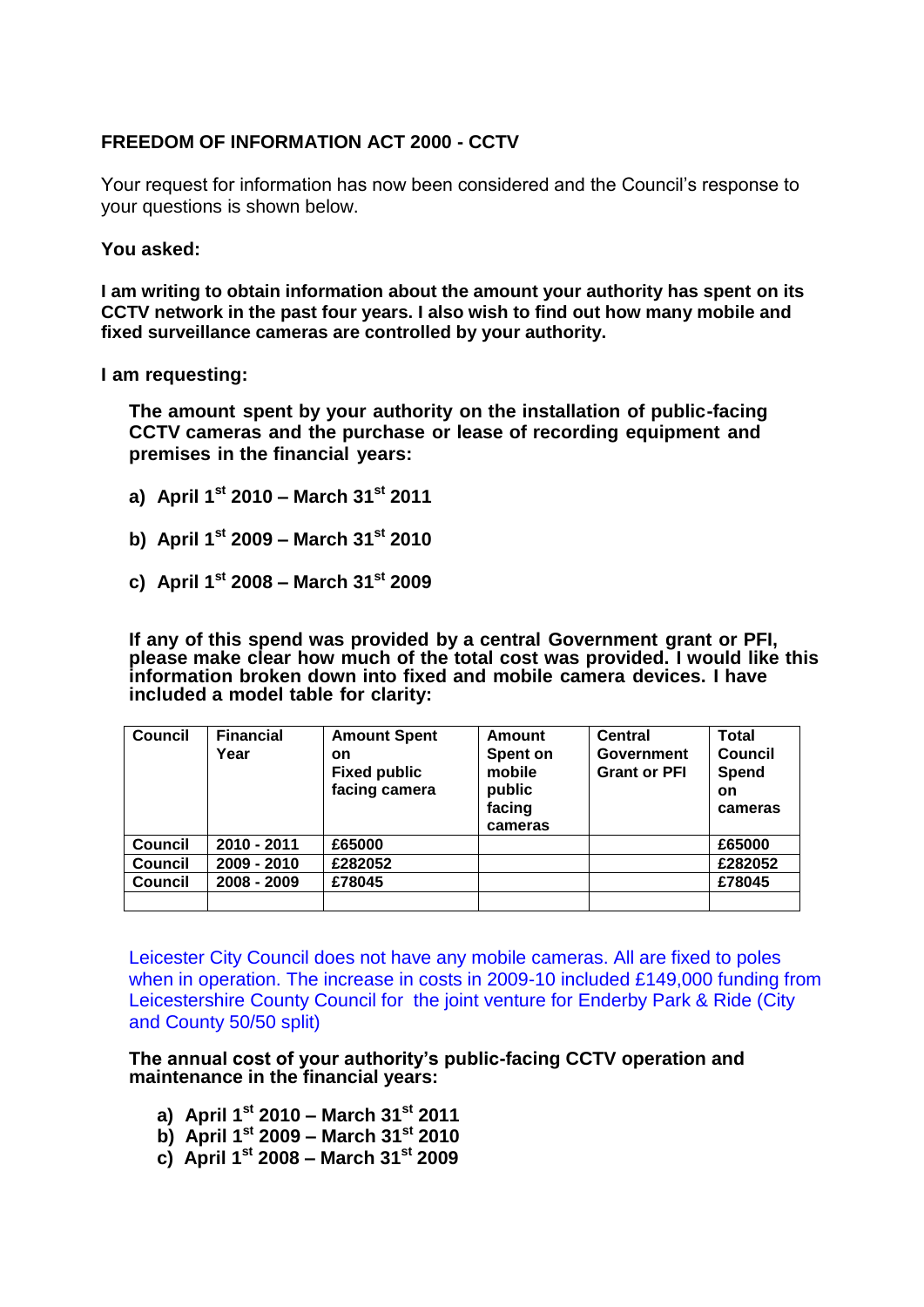**I would like this information broken down into fixed and mobile camera devices. I have included a model table for clarity:**

| <b>Council</b> | <b>Financial</b><br>Year | Annual cost of<br><b>CCTV</b> operation<br>and maintenance<br>for fixed cameras mobile cameras | Annual cost of<br><b>CCTV</b> operation and<br>maintenance for | <b>Total council</b><br>spend on CCTV<br>operation and<br>maintenance |
|----------------|--------------------------|------------------------------------------------------------------------------------------------|----------------------------------------------------------------|-----------------------------------------------------------------------|
| <b>Council</b> | 2010 - 2011              | £814000                                                                                        | £0                                                             | £814000                                                               |
|                | 2009 - 2010              | £812835                                                                                        | £0                                                             | £812835                                                               |
|                | 2008 - 2009              | £847589                                                                                        | £0                                                             | £847589                                                               |

**The annual wage and salary cost of CCTV operators including pension liabilities to your authority in the financial years:** 

- **a) April 1st 2010 – March 31st 2011 -** £365,000
- **b) April 1st 2009 – March 31st 2010 -** £368,716.34
- **c) April 1st 2008 – March 31st 2009 -** £348,298.60

**The total number of cameras:**

## **a) controlled by your authority on 31st August 2011**

Estimated total number of cameras as of that date:

| <b>Housing</b>            | 434  |
|---------------------------|------|
| <b>Leisure Centres</b>    | 106  |
| <b>Property</b>           | 560  |
| <b>Schools</b>            | 812  |
| <b>Traffic Management</b> | 171  |
|                           | 2083 |

**b) controlled by your authority, broken down into mobile and fixed devices, on 31st August 2011**

LCC does not have any mobile cameras. See answer above for fixed camera numbers.

**c) If it exists, a copy of any internal guidance on CCTV usage**

Answer: Please see attached

AnsAttch1 Code Of Practice March 2011 all RH&T Sites.doc AnsAttch2 Code Of Conduct March 2011.doc